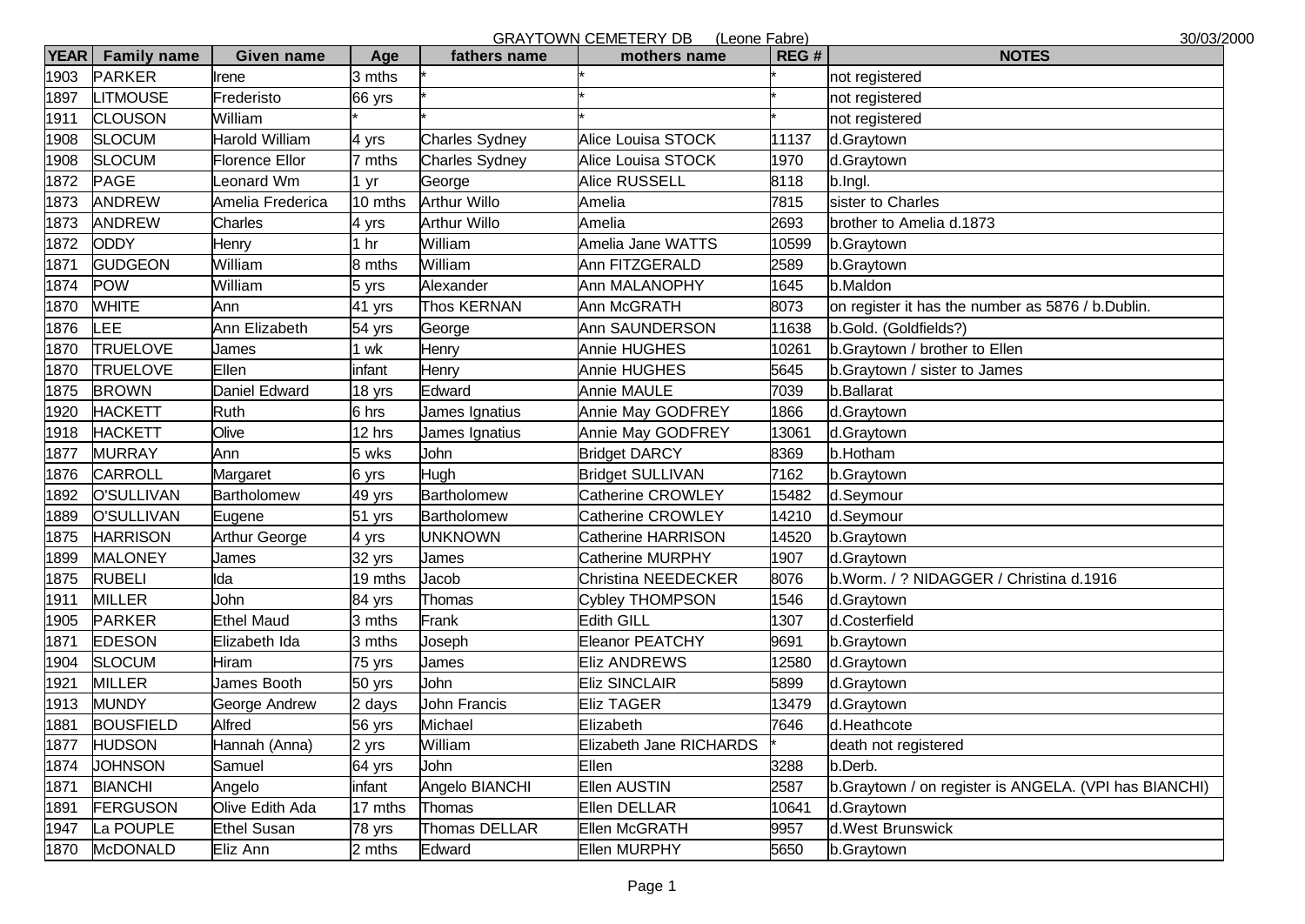GRAYTOWN CEMETERY DB (Leone Fabre) 30/03/2000

| <b>YEAR</b> | <b>Family name</b> | <b>Given name</b>    | Age     | fathers name           | UIMITUWIN ULIWETEINT DD TECUIC LADICI<br>mothers name | REG#  | איט וטט<br><b>NOTES</b>                            |
|-------------|--------------------|----------------------|---------|------------------------|-------------------------------------------------------|-------|----------------------------------------------------|
| 1907        | <b>MILLER</b>      | Elizabeth            | 74 yrs  | Thomas SINCLAIR        | <b>Ellen OMAND</b>                                    | 1488  | family name of Ellen possibly ORNAND / d. Graytown |
| 1917        | <b>SINCLAIR</b>    | <b>Thomas Hutton</b> | 74 yrs  | Thomas                 | <b>Ellen OMAND</b>                                    | 8769  | d.Graytown                                         |
| 1875        | <b>BEGG</b>        | Kate                 | 10 mths | William                | <b>Ellen SMITH</b>                                    | 10553 | b.Graytown / sister to Catherine d.1873            |
| 1873        | <b>BEGG</b>        | Catherine            | infant  | William                | <b>Ellen SMITH</b>                                    | 8376  | b.Graytown / sister to Kate d.1875                 |
| 1908        | <b>FERGUSON</b>    | John                 | 53 yrs  | William                | <b>Ellen TOMPKINS</b>                                 | 6077  | d.Graytown                                         |
| 1924        | <b>FERGUSON</b>    | William              | 64 yrs  | William                | <b>Ellen TOMPKINS</b>                                 | 10149 | d.Heathcote                                        |
| 1917        | <b>FERGUSON</b>    | Joseph Albert        | 64 yrs  | William                | <b>Ellen TOMPKINS</b>                                 | 9860  | d.Nagambie                                         |
| 1915        | <b>FERGUSON</b>    | Thomas               | 59 yrs  | William                | <b>Ellen TOMPKINS</b>                                 | 9481  | d.Heathcote                                        |
| 1896        | <b>SMITH</b>       | Emily                | 15 hrs  | Charles                | <b>Ellen UNKNOWN</b>                                  | 6106  | d.Graytown                                         |
| 1898        | <b>COLLINS</b>     | illian May           | 4 mths  | <b>Arthur Edwin</b>    | Emma BREWER                                           | 16526 | d.Graytown                                         |
| 1879        | <b>SLOCUM</b>      | Jane Sarah           | 35 yrs  | Thomas BELL            | Emma SWAN                                             | 7951  | b.London                                           |
| 1875        | <b>HAMILTON</b>    | Rose                 | 8 mths  | John                   | <b>Frances Mabel MERCER</b>                           | 2522  | b.Graytown                                         |
| 1909        | <b>CLASON</b>      | William              | 80 yrs  | William                | <b>Grace MICKEL</b>                                   | 8801  | d.Graytown                                         |
| 1873        | <b>RICHARDS</b>    | Grace                | 63 yrs  | John GILBERT           | <b>Grace Roskilly BASHER</b>                          | 1287  | born Breage, Cornwall.                             |
| 1885        | <b>BAILEY</b>      | Alice                | 25 yrs  | George Andrew          | Hannah Emma BELL                                      | 5330  | Hannah & George m.1853 in Victoria                 |
| 1911        | <b>EARLY</b>       | Frederick            | 76 yrs  | John                   | Hannah ROOT                                           | 1547  | d.Graytown                                         |
| 1904        | <b>CLOUSTON</b>    | Thomas               | 76 yrs  | Joseph                 | Helen LOGAN                                           | 8886  | d.Graytown                                         |
| 1871        | <b>McINTOSH</b>    | Isabella             | 33 yrs  | James                  | Isabella McKENZIE                                     | 2592  | b.Pert.                                            |
| 1893        | <b>HOPKINS</b>     | <b>Bridget</b>       | 70 yrs  | <b>John McCRAY</b>     | Isabella UNKNOWN                                      | 10231 | d.Graytown                                         |
| 1894        | WARDLEY            | <b>Edward</b>        | 6 wks   | Edward                 | Jane CLOUSTON                                         | 6025  | d.Graytown                                         |
| 1871        | <b>DOBSON</b>      | Wm Westal            | 51 yrs  | Robert                 | <b>Jane ERWIN</b>                                     | 7388  | b.Durh.                                            |
| 1890        | <b>JOHNSON</b>     | Joseph               | 45 yrs  | William                | Jane HAMBLEN                                          | 16108 | d.Heathcote                                        |
| 1892        | <b>MURDOCH</b>     | James                | 58 yrs  | John                   | <b>Jane NICKOL</b>                                    | 6532  | d.Graytown                                         |
| 1873        | <b>MALLOCK</b>     | Gertrude             | 8 mths  | <b>William Herbert</b> | Jane NOTTAGE                                          | 8535  | b.Whroo 1873                                       |
| 1902        | <b>CRAIGIE</b>     | William              | 66 yrs  | George                 | <b>Jane SINCLAIR</b>                                  | 9800  | d.Graytown                                         |
| 1935        | <b>RICHARDSON</b>  | Jessie Millar        | 71 yrs  | Thomas CLOUSTON        | Jane SINCLAIR                                         | 15662 | d.Bendigo                                          |
| 1882        | <b>McLENNAN</b>    | Margaret             | 62 yrs  | Malcolm McPHEE         | Jessie                                                | 12012 | d.Graytown                                         |
| 1920        | <b>RICHARDSON</b>  | <b>John Thomas</b>   | 7 yrs   | <b>James Baker</b>     | Jessie Millar CLOUSTON                                | 1865  | d.Graytown                                         |
| 1916        | <b>RICHARDSON</b>  | James Joseph         | 21 yrs  | <b>James Baker</b>     | Jessie Millar CLOUSTON                                | 9061  | d.Campbellfield                                    |
| 1875        | <b>NAGEL</b>       | Frederick Christian  | 40 yrs  | John Conrad            | Johanna Eliz MINCK                                    | 10552 | b.Wand.                                            |
| 1870        | <b>DUNLEA</b>      | Patrick              | 29 yrs  | Edmund                 | Johanna HURLEY                                        | 8070  | b.Mall.                                            |
| 1872        | <b>O'SULLIVAN</b>  | Bartholomew          | 60 yrs  | Eugene                 | Julia GOULDING                                        | 10596 | b.Cork                                             |
| 1871        | <b>CLIPPERTON</b>  | <b>John Colles</b>   | 17 days | <b>George Colles</b>   | Kathleen COLLES                                       | 7389  | b.Graytown                                         |
| 1877        | <b>WHITE</b>       | William Henry        | 6 mths  | Thomas Henry WHITE     | Louisa LINACRE                                        | 6828  | b.Whroo                                            |
| 1907        | <b>DELLAR</b>      | Thomas               | 77 yrs  | James                  | _ydia HOWE                                            | 12479 | d.Heathcote                                        |
|             | 1906 DELLAR        | <b>Ellen Theresa</b> | 73 yrs  | John McGRATH           | Margaret GRIFFIN                                      | 9395  | d.Heathcote                                        |
| 1871        | <b>KILLACKEY</b>   | John                 | 54 yrs  | Michael                | Margaret HOW                                          | 5191  | b.Tipp.                                            |
| 1870 TULLY  |                    | Ellen                | 20 yrs  | Michael                | Margaret McDONALD                                     | 10266 | b.Nels(?)                                          |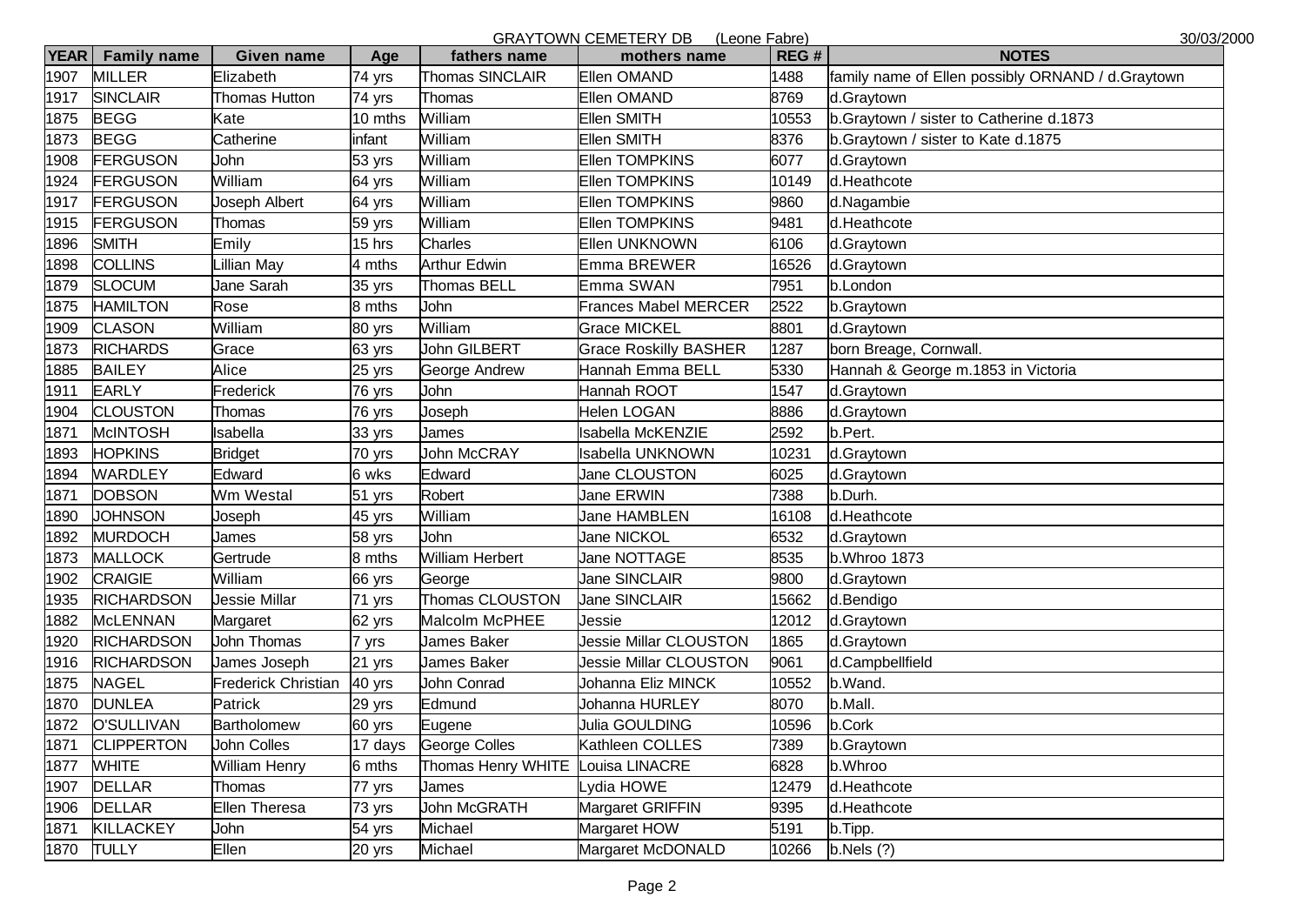|             |                    |                                       |                |                     | <b>GRAYTOWN CEMETERY DB</b><br>(Leone Fabre) |       | 30/03/2000                                                |
|-------------|--------------------|---------------------------------------|----------------|---------------------|----------------------------------------------|-------|-----------------------------------------------------------|
| <b>YEAR</b> | <b>Family name</b> | Given name                            | Age            | fathers name        | mothers name                                 | REG#  | <b>NOTES</b>                                              |
| 1871        | <b>PYE</b>         | <b>Edward George</b>                  | 2 yrs          | George              | Margaret MILLER                              | 2588  | b.Graytown                                                |
| 1874        | <b>HURLEY</b>      | John                                  | 49 yrs         | John                | Margaret RUBEN                               | 11180 | b.Graytown                                                |
| 1871        | <b>ORR</b>         | Ellen                                 | 11 mths        | James               | Margaret RYAN                                | 7390  | b.Graytown                                                |
| 1899        | <b>CLOUSTON</b>    | Joseph Hutton Sinc. <sup>38</sup> yrs |                | Thomas              | Margaret SINCLAIR                            | 14078 | d.Heathcote                                               |
| 1870        | <b>STRACHAN</b>    | Charles                               | 2 yrs          | <b>UNKNOWN</b>      | Margaret STRACHAN                            | 8074  | b.Graytown                                                |
| 1889        | <b>WEST</b>        | Sarah                                 | 19 yrs         | James               | Margaret UNKNOWN                             | 2439  | d.Graytown                                                |
| 1890        | <b>GRIST</b>       | John Henry                            | 22 mths        | Henry               | Margaret WALTON                              | 2286  | d.Graytown                                                |
| 1876        | <b>BOYHAN</b>      | <b>Thomas Patrick</b>                 | 2 yrs          | Thomas              | Margaret WHEELAN                             | 1852  | b.Graytown                                                |
| 1924        | <b>ARMANASCO</b>   | Antona                                | 54 yrs         | Guiseppi            | Maria POPPOLI                                | 16547 | d.Nagambi                                                 |
| 1875        | <b>CADDY</b>       | <b>Annie Eliz</b>                     | 2 yrs          | Edward              | Mary Ann ANDERSON                            |       | b. Graytown / death not registered                        |
| 1876        | <b>WARREN</b>      | Frederick James                       | 44 yrs         | Alfred              | Mary Ann GOODWIN                             | 12031 | b.Surr.                                                   |
| 1901        | <b>HOPKINS</b>     | Robert                                | 72 yrs         | William             | Mary Ann LYNCH                               | 13934 | d.Heathcote                                               |
| 1919        | <b>MILLER</b>      | eah Anna                              | 64 yrs         | William WATT        | Mary Ann WHITE                               | 2102  | d.Heathcote                                               |
| 1876        | <b>KERRIS</b>      | Thomas                                | 6 mths         | Thomas              | Mary BARNS                                   | 9839  | b.Graytown                                                |
| 1876        | <b>WAITE</b>       | William                               | 47 yrs         | Robert              | Mary BARTON                                  | 1853  | b.Cumb. (Cumberland?)                                     |
| 1871        | <b>KANE</b>        | Harriett Jane                         | 9 mths         | James               | Mary BIRMINGHAM                              | 2590  | b.Graytown / name also comes up as CANE                   |
| 1872        | <b>CAIN</b>        | Thomas                                | 8 mths         | James               | Mary BIRMINGHAM                              | 2997  | b.Graytown                                                |
| 1876        | <b>HUDSON</b>      | William                               | 44 yrs         | Thomas              | Mary BOWDEN                                  | 1191  | b.Scotland d.23 March 1876 @ Costerfield.                 |
| 1875        | <b>BYRNE</b>       | Hannah Maria                          | 2 yrs          | Charles             | Mary BYRNE                                   | 8071  | b.Graytown                                                |
| 1870        | <b>BUHL</b>        | Charlotta Mary                        | 4 wks          | Franz Johann        | Mary CONROY                                  | 10264 | b.Graytown                                                |
| 1873        | <b>GRIEVE</b>      | <b>Isabel Mary Deg</b>                | infant         | James Anselm        | Mary Florence O'NEILL                        | 7078  | b.Graytown                                                |
| 1873        | <b>MERCOVICH</b>   | Baldasario                            | 1 yr           | <b>Bartholomew</b>  | Mary McDONALD                                | 1289  | b.Graytown / McDONELL?                                    |
| 1898        | <b>DAVIS</b>       | William Ernest Con. 6 yrs             |                | Henry               | Mary MOLLISON                                | 7730  | d.Graytown                                                |
| 1884        | <b>VAUGHAN</b>     | Thomas                                | 60 yrs         | Thomas              | Mary ROBERTS                                 | 7420  | d.Toolleen                                                |
| 1874        | <b>VAUGHAN</b>     | Ann                                   | 53 yrs         | <b>Edward PRICE</b> | <b>PEARCE</b>                                | 7820  | b.Wale.                                                   |
| 1879        | <b>PADLEY</b>      | Frank William                         | 10 mths        | Henry               | Rebecca PAINTER                              | 7954  | b.Graytown                                                |
| 1892        | <b>PADLEY</b>      | Margaret Elsie                        | 33 mths        | Henry               | Rebecca PAINTER                              | 2591  | d.Kyabram                                                 |
| 1898        | <b>KEY</b>         | George Henry                          | day            | George Henry        | <b>Rose Emerline OHRT</b>                    | 12211 | d.Graytown / Rose b.Melb / George b.Hobart.               |
| 1875        | <b>DAVIS</b>       | Mary Ann                              | 7 mths         | George Thomas       | Rose GINNAKER                                | 1412  | b.Costerfield                                             |
| 1870        | <b>THORNE</b>      | Frederick Wm                          | 44 yrs         | Samuel              | Sarah BARBER                                 | 8071  | b.Nott.                                                   |
| 1876        | <b>BARNES</b>      | Charles William                       | 22 mths        | Hugh                | Sarah Eliz. SLATER                           | 9086  | b. Graytown / brother to Charles d. 1872                  |
|             | 1872 BARNES        | Charles Wm                            | 1yr 9 mth Hugh |                     | Sarah Eliz. SLATER                           | 10597 | b.Graytown                                                |
|             | 1872 ROWE          | Frances Perry                         | 42 yrs         | <b>John ANSET</b>   | Sarah WOODALL                                | 8117  | b.Surrey                                                  |
|             | 1873 HEATH         | Harriet                               | 1 yr           | Joseph              | Sophia HOWLETT                               | 8377  | b.Graytown (Spring Creek)                                 |
|             | 1875 FOGARTY       | Anne Teresa                           | 3 yrs          | Mathew John         | Susannah COOMBS                              | 8067  | b. Graytown / sister to Augusta d. 1873                   |
|             | 1873 FOGARTY       | Augusta                               | infant         | Mathew John         | Susannah COOMBS                              | 7814  | b. Graytown / sister to Anne d. 1875                      |
|             | 1882 BEHRENS       | Donald                                | 3 mths         | Alexander           | Temperence BOSTOCK                           | 12013 | brother to Richard / Alexander b. Prussia                 |
|             | 1879 BEHRENS       | <b>Richard James</b>                  | 7 mths         | Alexander           | Temperence BOSTOCK                           | 7954a | b.Kari. / brother to Donald d.1882 / Alexander b.Prussia. |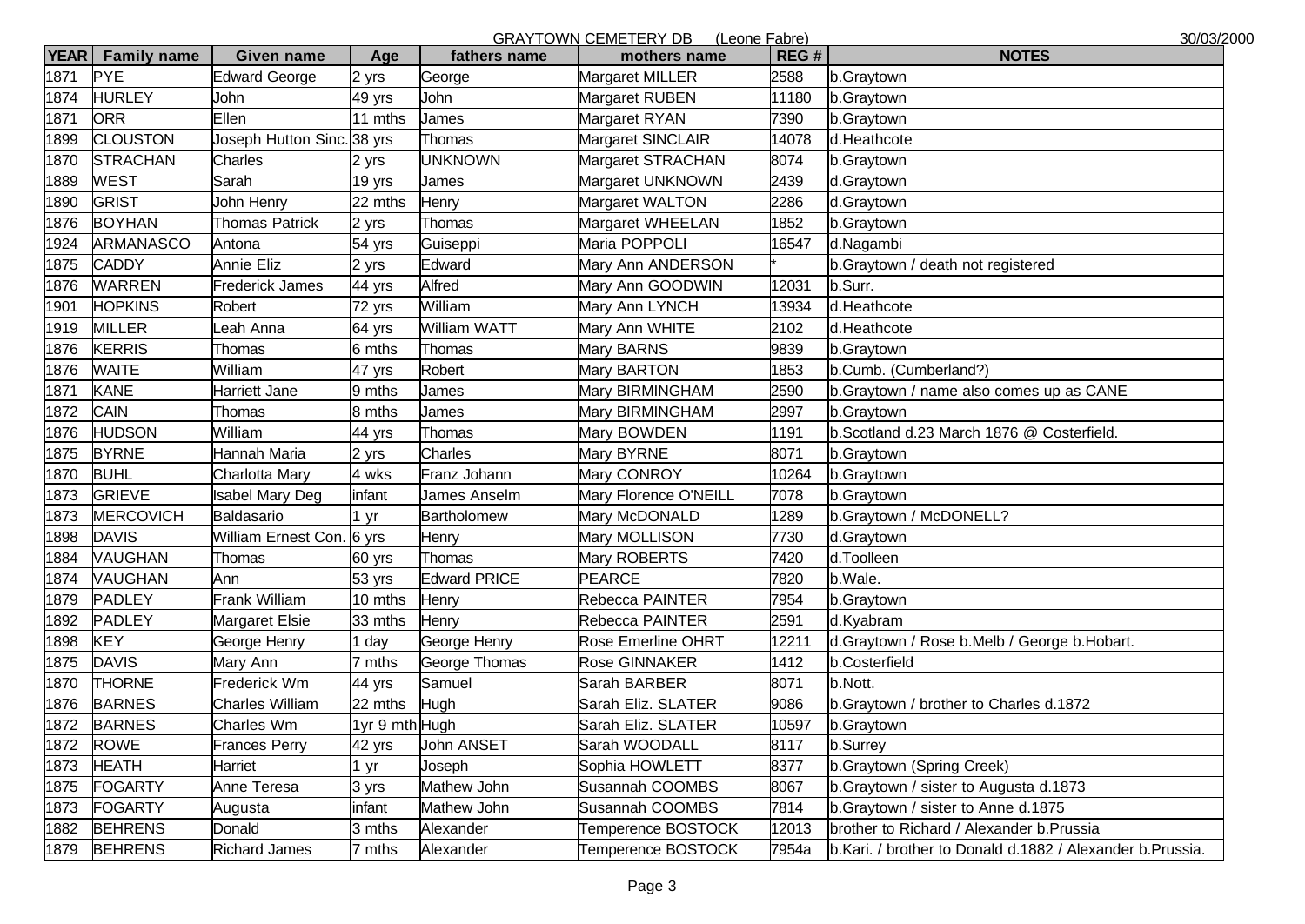|             |                    |                      |           |                      | GRAYTOWN CEMETERY DB (Leone Fabre) |       | 30/03/2000                                         |
|-------------|--------------------|----------------------|-----------|----------------------|------------------------------------|-------|----------------------------------------------------|
| <b>YEAR</b> | <b>Family name</b> | <b>Given name</b>    | Age       | fathers name         | mothers name                       | REG#  | <b>NOTES</b>                                       |
| 1871        | <b>WADE</b>        | Henry                | 45 yrs    | <b>JNKNOWN</b>       | <b>JNKNOWN</b>                     | 5190  | b.Norw.                                            |
| 1871        | <b>KENNEAR</b>     | Emily                | 8 mths    | <b>UNKNOWN</b>       | JNKNOWN                            |       | not registered                                     |
| 1871        | <b>CAHER</b>       | none                 | stillborn | <b>UNKNOWN</b>       | <b>JNKNOWN</b>                     |       | not registered                                     |
| 1875        | <b>BOCK</b>        | Eliza                | 46 yrs    | <b>HALLIDAY</b>      | JNKNOWN                            | 4296  | b.Tyrone                                           |
| 1875        | <b>O'SULLIVAN</b>  | Catherine            | 65 yrs    | Jeremiah CROWLEY     | UNKNOWN                            | 2521  | b.Cork                                             |
| 1874        | <b>JOHNSON</b>     | Ellen                | 55 yrs    | John HAMBLIN         | JNKNOWN                            | 6369  | b.London                                           |
| 1874        | <b>JOHNSON</b>     | James                |           | <b>UNKNOWN</b>       | <b>JNKNOWN</b>                     |       | not registered / age unknown                       |
| 1873        | <b>MARTON</b>      | Henry                | 72 yrs    | <b>UNKNOWN</b>       | <b>JNKNOWN</b>                     | 8378  | b.Dublin                                           |
| 1872        | <b>JOHNSON</b>     | Frederick            | 65 yrs    | <b>UNKNOWN</b>       | <b>JNKNOWN</b>                     | 10600 | b.England                                          |
| 1872        | <b>OHRT</b>        | William              | 40 yrs    | <b>UNKNOWN</b>       | JNKNOWN                            | 10598 | born Laen.                                         |
| 1872        | <b>NEAL</b>        | none                 | stillborn | <b>UNKNOWN</b>       | <b>JNKNOWN</b>                     |       | not registered                                     |
| 1886        | <b>EONARD</b>      | Patrick Joseph       | 70 yrs    | <b>UNKNOWN</b>       | JNKNOWN                            | 10975 | d.Seymour / LENARD ? / died age 77                 |
| 1886        | <b>MOLLISON</b>    | James                | 65 yrs    | <b>UNKNOWN</b>       | JNKNOWN                            | 5609  | d.Graytown                                         |
| 1885        | <b>FICK</b>        | Frederick            | 63 yrs    | <b>UNKNOWN</b>       | JNKNOWN                            | 8761  | d.Graytown                                         |
| 1884        | <b>HANLEY</b>      | none                 | stillborn | <b>Henry Charles</b> | <b>JNKNOWN</b>                     |       | death not registered                               |
| 1883        | <b>RUBELI</b>      | Albert               | 16 yrs    | <b>UNKNOWN</b>       | <b>JNKNOWN</b>                     |       | death not registered                               |
| 1882        | <b>EE</b>          | <b>Andrew Edward</b> | 55 yrs    | <b>UNKNOWN</b>       | <b>JNKNOWN</b>                     | 8851  | d.Graytown                                         |
| 1880        | <b>JONES</b>       | Joseph Albert        | 65 yrs    | <b>UNKNOWN</b>       | JNKNOWN                            | 7246  | nothing known                                      |
| 1879        | <b>BOSTOCK</b>     | John                 | 58 yrs    | <b>UNKNOWN</b>       | <b>JNKNOWN</b>                     | 7476  | b.Cheshire                                         |
| 1879        | <b>SCHRODER</b>    | Elizabeth Ann        | 49 yrs    | <b>CHAPMAN</b>       | JNKNOWN                            |       | not registered / husband: William SCHRODER         |
| 1879        | <b>MILLER</b>      | John Omand           | unknown   | <b>UNKNOWN</b>       | <b>JNKNOWN</b>                     |       | not registered (possibly related to SCOTT family?) |
| 1877        | <b>JOHNSON</b>     | John                 | 9 yrs     | William              | JNKNOWN                            | 11169 | b.Melbourne                                        |
| 1877        | <b>HOWARTH</b>     | John                 | 50 yrs    | Thomas               | <b>JNKNOWN</b>                     | 8191  | b.Lancanshire                                      |
| 1877        | <b>PONTING</b>     | Annie                | 44 yrs    | <b>FRANCIS</b>       | JNKNOWN                            | 1620  | b.England / husband: George Butler PONTING         |
| 1894        | <b>O'CONNOR</b>    | John                 | 94 yrs    | <b>JNKNOWN</b>       | <b>JNKNOWN</b>                     | 13379 | d.Graytown                                         |
| 1894        | <b>FERGUSON</b>    | William              | 74 yrs    | <b>UNKNOWN</b>       | JNKNOWN                            | 13378 | d.Graytown                                         |
| 1890        | <b>GUEST</b>       | George               | 33 yrs    | <b>UNKNOWN</b>       | <b>JNKNOWN</b>                     | 12040 | d.Graytown                                         |
| 1890        | <b>BOCK</b>        | Carl Frederick       | 79 yrs    | Frederick            | JNKNOWN                            | 7487  | d.Graytown                                         |
| 1887        | LAING              | William              | 72 yrs    | <b>JNKNOWN</b>       | <b>JNKNOWN</b>                     | 2213  | d.Heathcote                                        |
| 1886        | <b>FERGUSON</b>    | Ellen                | 65 yrs    | <b>UNKNOWN</b>       | JNKNOWN                            | 9321  | d.Graytown                                         |
| 1904        | <b>BROWNLESS</b>   | William Andrew       | 59 yrs    | <b>UNKNOWN</b>       | <b>JNKNOWN</b>                     | 1601  | d.Graytown                                         |
|             | 1902 BOCK          | Caroline             | 80 yrs    | <b>UNKNOWN</b>       | <b>UNKNOWN</b>                     | 7981  | d.Baillieston                                      |
| 1901        | <b>BOUSFIELD</b>   | Edward               | 79 yrs    | <b>UNKNOWN</b>       | <b>JNKNOWN</b>                     | 1883  | d.Graytown / parents possibly Michael & Elizabeth. |
| 1900        | <b>SMITH</b>       | Charles              | 66 yrs    | UNKNOWN              | <b>JNKNOWN</b>                     | 5661  | d.Graytown                                         |
| 1899        | <b>DUNEYER</b>     | Julius               | 50's      | <b>UNKNOWN</b>       | <b>JNKNOWN</b>                     | 9681  | family name DENEYER ? d.Graytown                   |
| 1895        | <b>NEAL</b>        | William              | 83 yrs    | John                 | <b>JNKNOWN</b>                     | 11062 | d.Seymour                                          |
|             | 1914 McKENZIE      | none                 | stillborn | <b>UNKNOWN</b>       | <b>JNKNOWN</b>                     |       | not registered                                     |
|             | 1911 REYNOLDS      | George               | 53 yrs    | UNKNOWN              | <b>JNKNOWN</b>                     | 5170  | d.Graytown                                         |